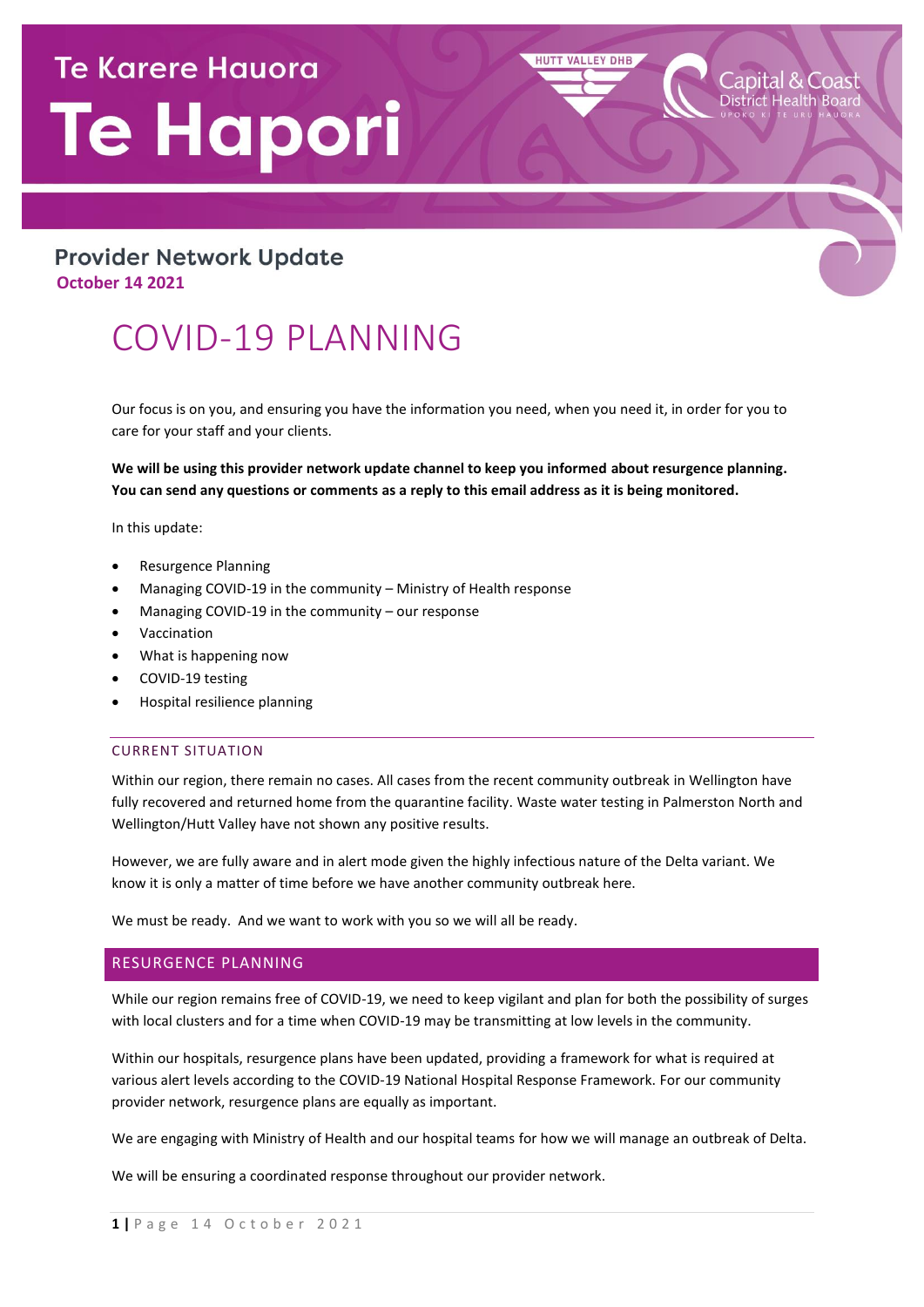#### MANAGING COVID-19 CARE IN THE COMMUNITY – MOH RESPONSE

There is a programme of work as part of the Ministry's Health System Readiness programme which is about managing COVID-19 care in the community. This means we will be working with you to connect general practice and primary care, public health, community care and welfare services, and secondary care effectively and safely.

A National Service Model led by the Ministry is under development with clinical and intersectoral advice being provided. Among the models being developed are clinical risk, social need, and suitability of accommodation for care at home, to ensure options are safe, effective and sustainable for COVID-19 positive whānau who remain at home – including safety of the communities around them.

A clinical management pathway is being formalised, again with strong clinical representation from primary, secondary and community care experts.

The Ministry has asked for support and contribution from all parts of the health sector in this work, and will give regular updates on progress.

#### MANAGING COVID-19 CARE IN THE COMMUNITY – OUR RESPONSE

We have established a COVID Group inside the hospital with members of our community COVID team at the table. Those people, who are well connected to the community and public health work programmes will feed in to our community response. This means we can all be well connected.

Modelling tells us Māori and Pacific individuals will be hit hardest. We will continue to work alongside our Māori providers and our Pacific providers to increase capacity and capability and offer end to end support services to their communities.

We will be working with Mana Whenua, PHOs and general practise, and our Maori, Pacific and community providers to ensure we have a strong and resourced community care response. There is some work to be done and we look forward to continuing to partner with you as we collectively protect our communities.

Vaccination of our priority populations is one of our strongest weapons for managing a community outbreak.

#### VACCINATION

Vaccination is safe and effective for protecting ourselves, our families and communities when we are looking after patients with COVID-19 or when there is COVID-19 transmission in our region.

As you may have heard, earlier this week the Government announced mandatory vaccination for front-line roles in the health and disability sector. Second doses complete by 1 December.

An amendment will be made to the COVID-19 Public Health Response (Vaccinations) Order 2021 that will require a new set of workers in the health and disability sector to be fully vaccinated by 1 December 2021. First doses must be complete by 30 October 2021.

We are still working through what this means for us all, how we can best meet these requirements, and how we support you and your workforce.

Vaccination remains our strongest and most effective tool to protect against infection and disease, and is an important part of keeping our workforce, patients and communities safe and protected.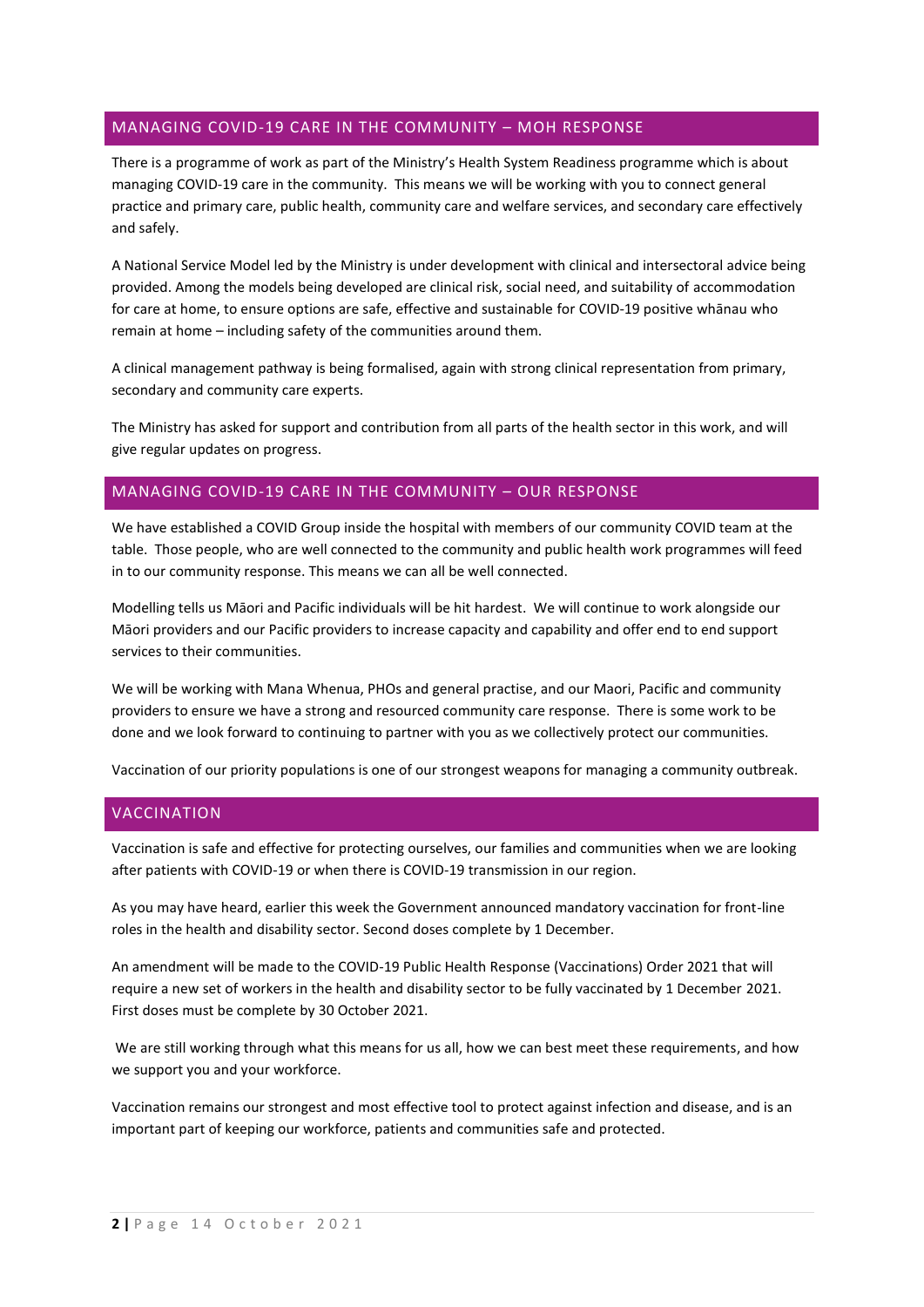If you are wondering about a third vaccine dose for healthcare workers, this is being discussed at a national level and we hope to have an update for you soon.

Be assured we are ready when a call comes for booster shots. We are ready when we get the green light to vaccinate down to five year olds. Our Māori providers are stronger, our GP practices have broadened their delivery, and our pharmacists have shown they have hitherto untapped skills and a willingness to play an expanded role within health service delivery.

#### VACCINATING OUR PRIORITY POPULATIONS

We know Māori are a group with a greater proportion of people who are reluctant to be COVID-19 vaccinated. But 70% of Māori in the region have already had their first shot, and we expect that in three or four weeks around 70% will have had their second shot.

A lot of work is going on now with that remaining 30% who are unvaccinated. That is important because as a region the lowest rate of vaccination is where our vulnerability lies. Our aim is to bring Māori vaccination rates to over 90% for second shot; the whole community benefits if that happens.

Our Māori providers are leading the way, while working in collaboration with all other providers. The vaccination programme works as a whole team driven by a common cause.

#### WE HAVE BEEN WORKING TOWARD THIS MOMENT

Delta is coming, we know that, and we have been working toward that moment since March 2020. Our best defences are the things we, and our communities, already know - how to social distance, how to do lockdowns, how to record where we go so our contact tracers can follow that trail when needed. Working from home when we can has become second nature.

Most importantly we know how to vaccinate. We know the importance of having two doses, and we know the importance of our whānau, our neighbours, our friends, and our work colleagues and communities being vaccinated.

When we look to the experience of other countries it's clear a vaccinated population can withstand COVID-19 better than an unvaccinated population. Fewer people get COVID-19 and those who are vaccinated that do get COVID-19 tend not be hospitalised.

The number of people in our region that have been received two doses increases every day. We are safest if every person in the region is vaccinated. We will continue to work toward that goal.

#### WHAT IS HAPPENING NOW

We are setting up new systems to isolate within our own communities – we expect that will be needed. We are prepared for larger numbers of people being unwell at the same time. We have watched as health systems throughout the world have had to endure difficult times, and therefore, to an extent, we know what to expect.

For our whānau, we know the difficulty of having to forego attending tangi and funerals, or of not being able to visit whānau in hospital. We know the disappointment of cancellation of plans. We have had deaths in our communities due to COVID-19 and we are going to have more. That is going to be difficult. We are going to endure real fear for our loved ones.